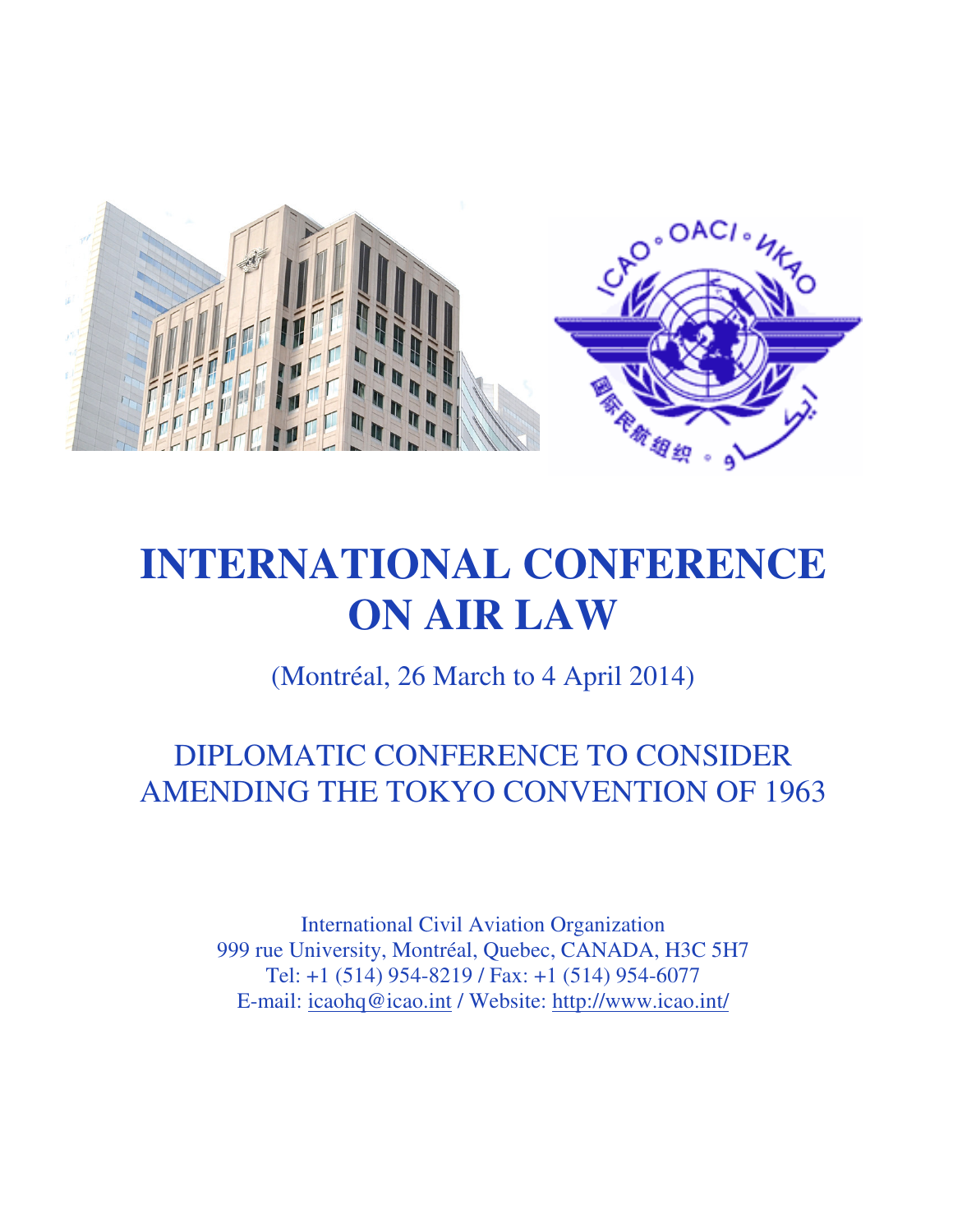# **MEETING ARRANGEMENTS**

## **Opening session**

The Diplomatic Conference will start on Wednesday, 26 March 2014, at ICAO Headquarters, Montréal, at 1000 hours.

## **Registration of participants**

#### *Registration on line is now open.*

Delegates will be able to register for the Diplomatic Conference at the Registration Desk, located on the ground floor of the Conference Centre at ICAO Headquarters on:

Monday, 24 March 2014 from 1400 to 1700 hours;

Tuesday, 25 March 2014 from 0900 to 1200 and 1300 – 1800 hours;

Wednesday, 26 March 2014 from 0800 to 1700 hours;

Thursday, 27 March 2014 from 0800 to 1200 and ON CALL until 1700 hours.

Thereafter, registration will be ON CALL during the Conference through the security desk in the lobby.

#### *Credentials*

Credentials of representatives of the States, their alternates and advisers and of observers shall be submitted to the Secretary General if possible not later than twenty-four hours after the opening of the Conference. The credentials of representatives shall be issued either by the Head of the State or Government, or by the Minister for Foreign Affairs. No person shall be the representative of more than one State. Credentials of observers shall be issued by the head of the organization.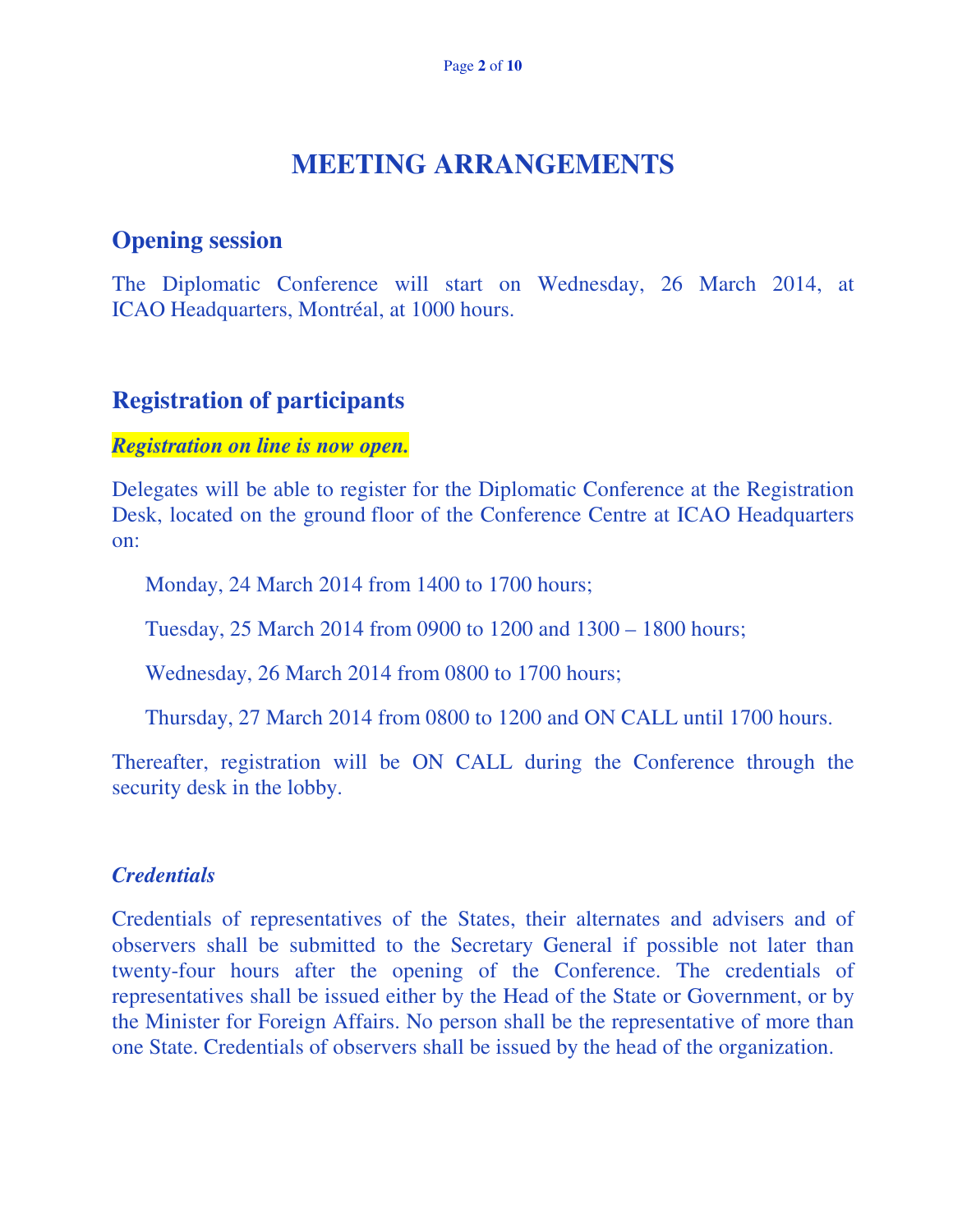#### *List of participants*

A list of participants who have registered by Wednesday, 26 March 2014, will be distributed on Thursday, 27 March 2014. This list will be revised and updated as necessary.

Participants should notify the Secretariat regarding amendments and corrections to the list.

#### *Identification of participants and security*

The ICAO security pass must be worn visibly at all times while on the premises. Security guards have strict instructions not to allow access to the ICAO premises or to the conference rooms to persons not wearing a pass.

The ICAO security pass, which is issued to each participant upon registration, will serve as a building security pass and permit access to the conference block and the office tower. Although special care should be taken not to lose these passes, the registration personnel will provide replacements upon proper identification.

# **Meeting documentation**

## **Distribution**

ICAO is promoting the protection of the environment by reducing the amount of paper it prints in support of its meetings.

In addition to the traditional Pigeon Hole space provided to each Delegation during the Diplomatic Conference, used for the distribution of documentation and invitations in paper format, documentation produced during the meeting will be available on the website http://www.icao.int/Meetings/AirLaw/Pages/WorkingPapers.aspx.

#### **Submission of documents**

Participants wishing to submit papers for consideration by the Conference should transmit them to the Assistant Secretaries or by e-mail to leb@icao.int.

Papers should be as concise as possible and should be submitted (a hard copy and, if possible, an electronic Word version) at the earliest opportunity, as a reasonable period must be allowed for their reproduction and distribution. Diagrams and other schematic presentations should be in a suitable form for reproduction.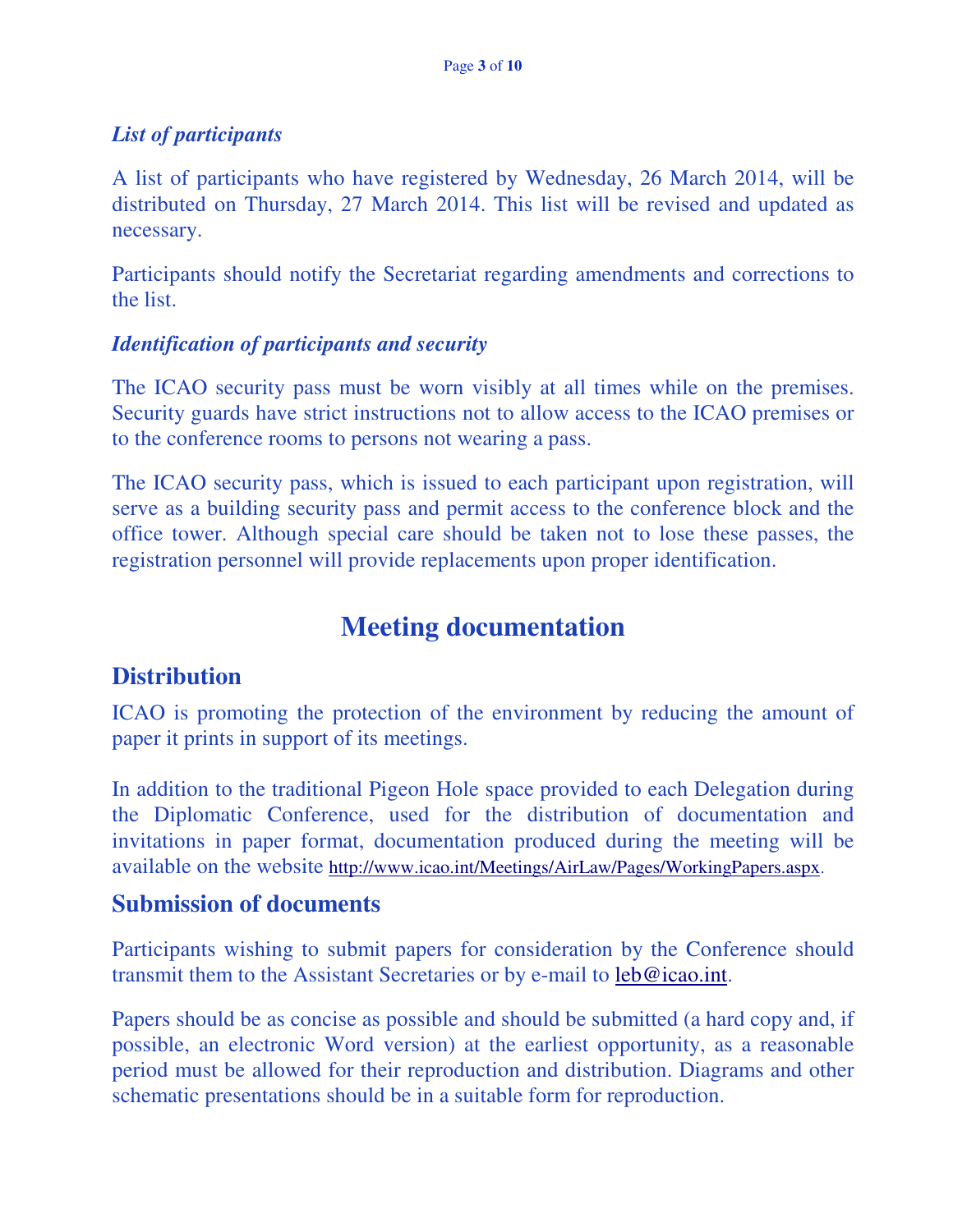# **Ancillary services provided by ICAO**

## **ICAO Boutique and Online Store**

For a wide range of ICAO clothing, gifts and other merchandise, please visit the ICAO Boutique located near the Registration areas and Information Desk on the main floor.

ICAO products and services including: publications, ICAOData+, training courses, as well as meeting, exhibition and sponsorship opportunities, are conveniently browsable online at http://www.icao.int/store.



#### **Commissariat**

Access to the Commissariat is limited to the persons who fall within the list hereunder:

- 1. Permanent Representatives to ICAO and their spouses under diplomatic accreditation;
- 2. Senior Officials of ICAO under diplomatic accreditation;
- 3. Members of governmental delegations to meetings convened by ICAO;
- 4. Officials of diplomatic or consular missions who are accredited as Representative to ICAO; and
- 5. Senior Officials of other United Nations agencies located in Montréal who are under diplomatic accreditation.

For the convenience of participants entitled to purchase duty-free items, the Commissariat on the ground floor will be open **on:** 

- − Tuesdays from 1230 to 1400 hours; and
- − Thursdays from 1230 to 1400 and from 1630 to 1800 hours.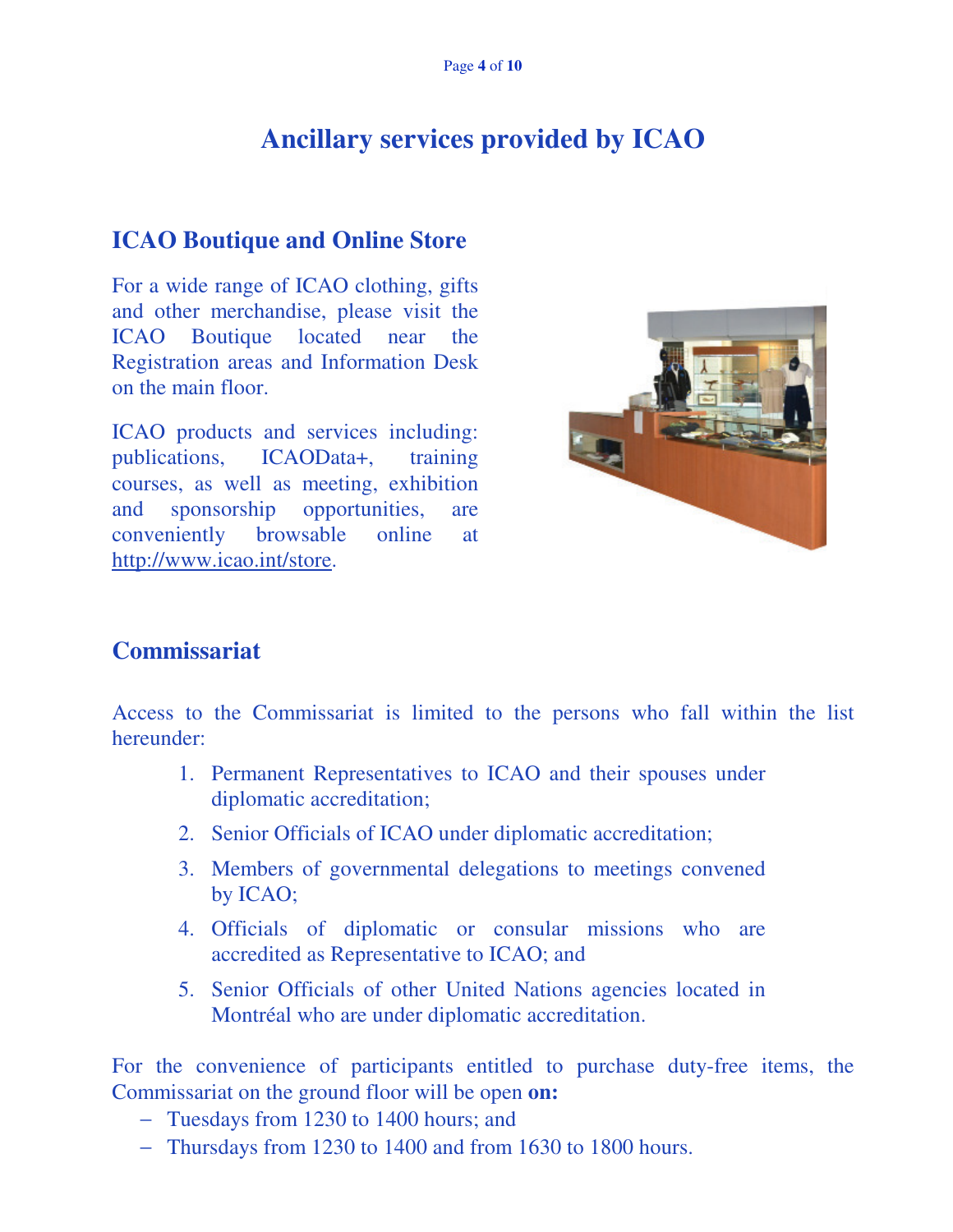### **Storage**

There are no storage facilities available at ICAO Headquarters. If needed, delegates should make alternative arrangements to have their luggage stored elsewhere.

# **ICAO cafeteria**

The facilities of the ICAO cafeteria located on the fifth floor of the office tower are at the disposal of participants from 0730 to 1530 hours on weekdays.

# **Smoking**

Smoking is **not** permitted at ICAO Headquarters, except in the designated smoking area in the ICAO cafeteria.

# **Lost and found**

Lost articles should be reported to the office of the Chief, Conference and Office Services Section, telephone extension 8227. Any articles found should be handed to Document Distribution personnel.

## **Medical and hospital insurance**

In view of the high cost of medical and hospital care in the Montréal area for non-residents of Canada, participants may wish to insure themselves against these risks.

Application forms may be completed and premiums paid at the Social Security and Welfare Unit, fourth floor, Room 4.35.28.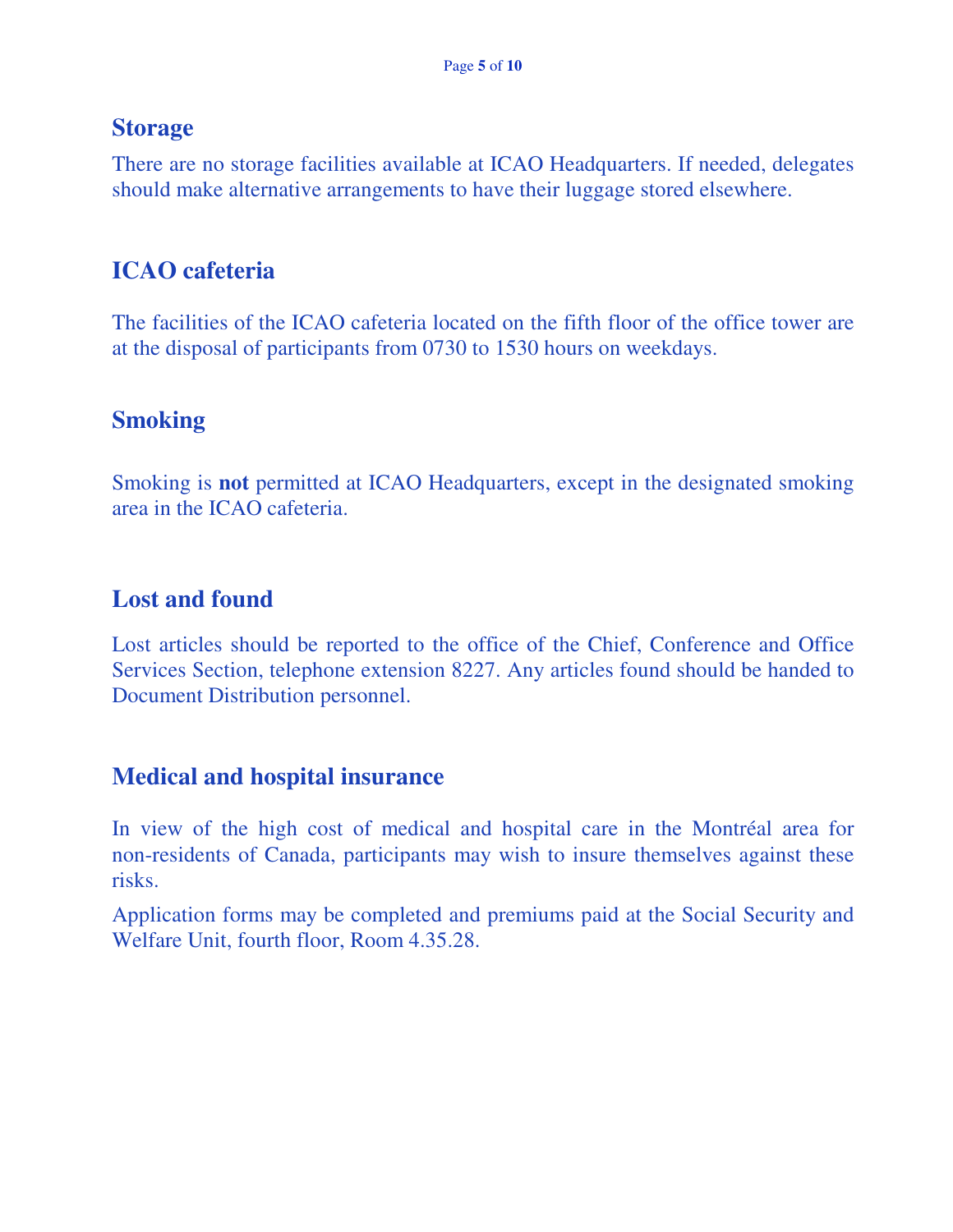#### *Medical services*

The Medical Consultant's office is located on the fourth floor, Room 4.25, telephone extension 8212. A nurse will be on duty at that location from 0800 to 1600 hours for the duration of the meeting. If an emergency occurs and if the nurse cannot be reached, the Social Security and Welfare Unit, also located on the fourth floor, Room 4.35.28, telephone extension 8283 or 8237, will take appropriate action to obtain medical assistance.

Participants seeking medical attention can obtain from their hotel management the location and telephone number of a doctor in their hotel or nearby.

The closest hospital to the ICAO premises is the McGill University Health Centre, telephone (514) 934-1934.

Most hospitals have an emergency service open 24 hours a day.

Ambulance service may be obtained through a doctor or *Urgences-Santé*, telephone 911.

## **Public information services**

Contacts with the news media may be arranged through the Communications Office, telephone extension 8221.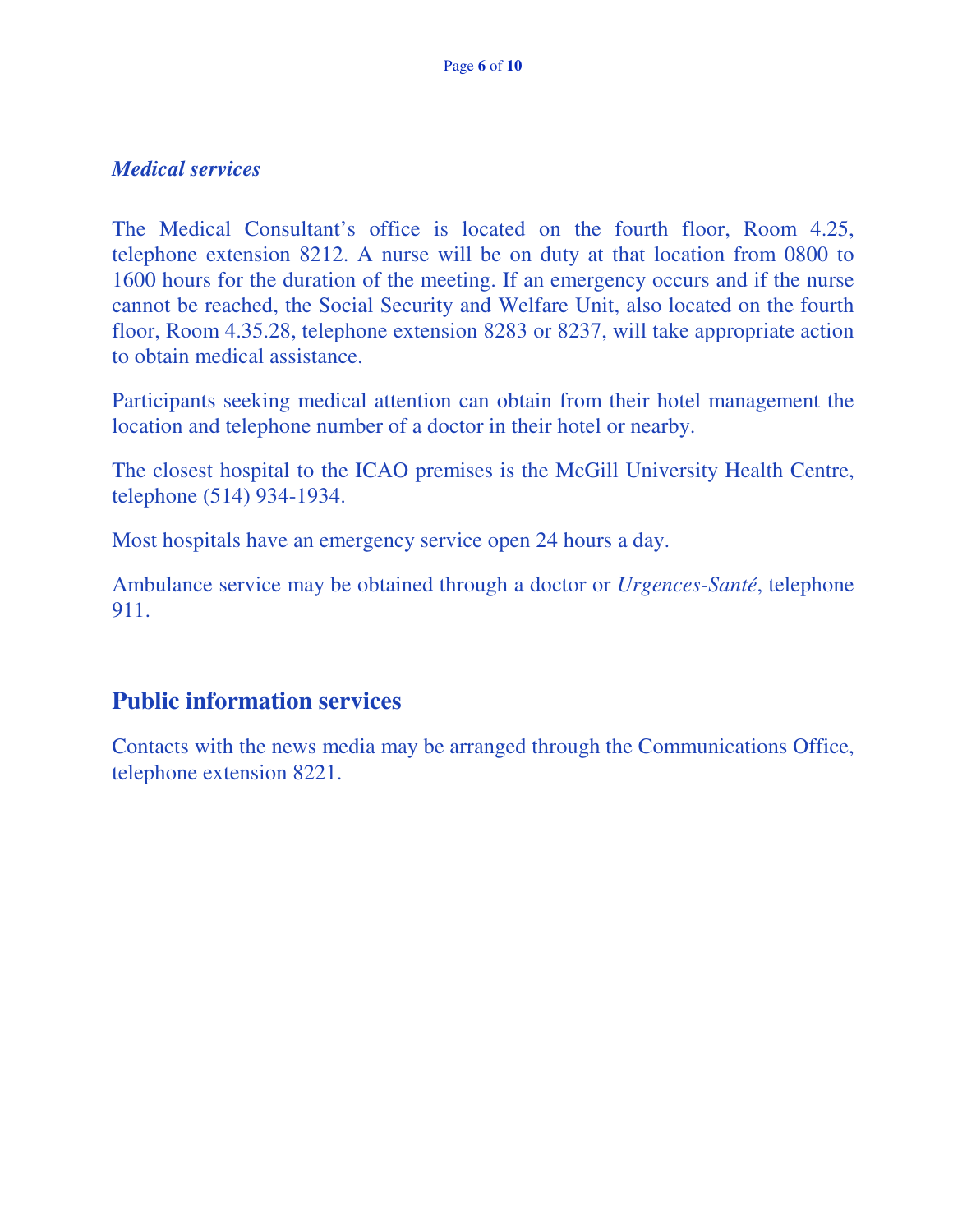| <b>Full Name</b>      | <b>Business Phone</b> | <b>Fax Number</b> | E-mail             |
|-----------------------|-----------------------|-------------------|--------------------|
| Mr. Emmanuel Liapakis | $+1$ 514-954-8095     | $+1514-954-6758$  | eliapakis@icao.int |
| Mrs. Maha Bassily     | $+1514-954-81$ 2      | $+1514-954-675$   | mbassily@icao.int  |
| Ms. Sophie Bélanger   | $+1514-954-8102$      | $+1514-954-6758$  | sbelanger@icao.int |
| Ms. Ha-young Cho      | $+1514-954-8102$      | $+1514-954-6758$  | hycho@icao.int     |

### **ICAO Travel Section**

## **Refreshments**

Tea, coffee and soft drinks may be purchased in the cafeteria on the fifth floor of the office tower, during morning and afternoon recesses.

Food and beverages are absolutely **prohibited** from all conference rooms and the registration area.



#### **Telephone services**

The ICAO general telephone number is +1 514-954-8219.

Telephones for use within the Organization and for local calls in the Montréal area may be found on each level of the Conference Centre. When calling an extension within the office tower, the four-digit extension may be dialled directly. When making a local call outside the building, "9" must be dialled before the outside number.

The internal telephones located in the Conference Centre cannot be used for direct long-distance calls. Long-distance calling cards may be purchased at different convenience stores around the Montréal downtown area and at some hotels.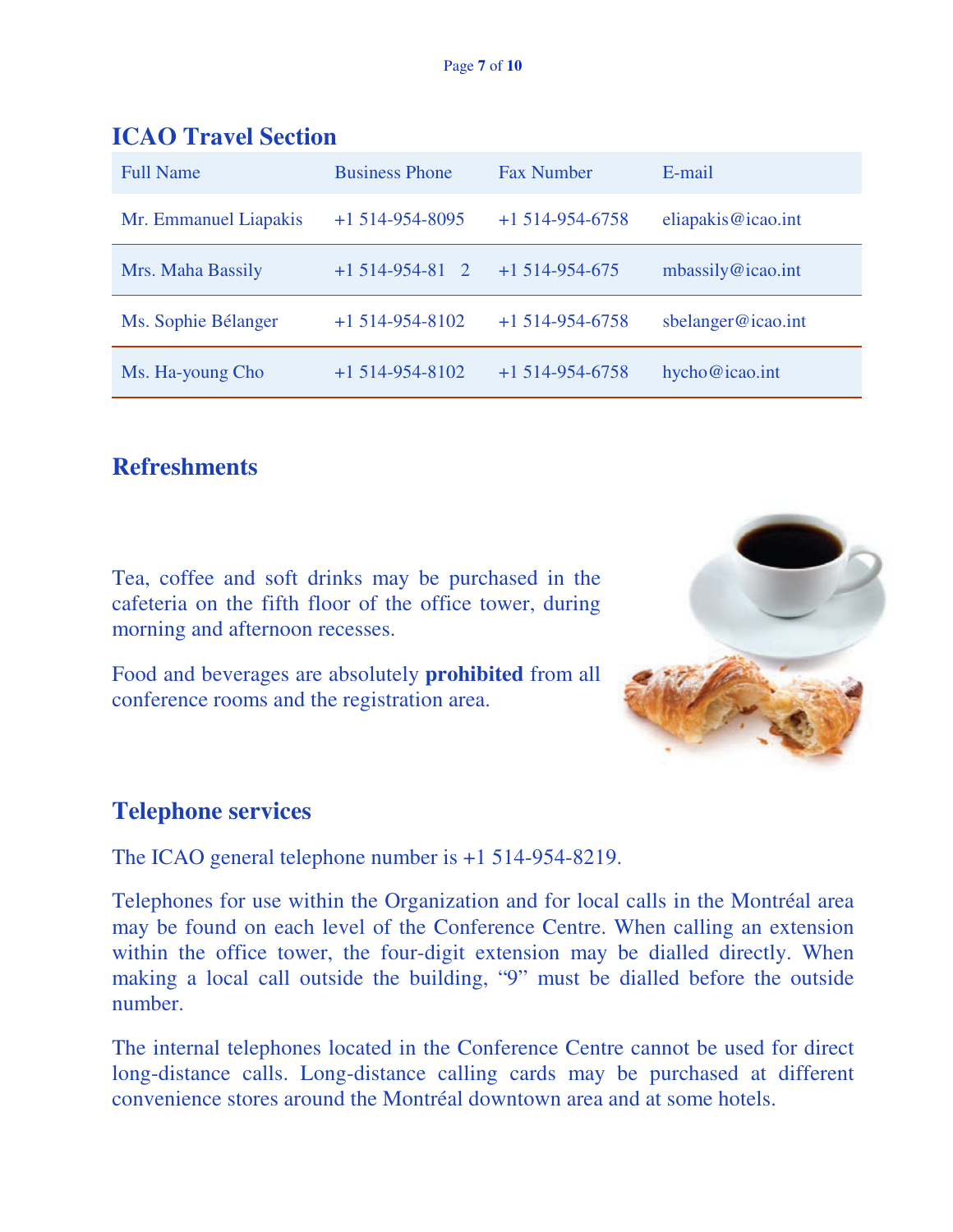**Cellular phone use is also prohibited in all conference rooms.**  The ICAO phone number is  $+1$  514-954-8219 and four-digit extension numbers may be dialled directly when calling within HQ.



An ICAO telephone list is available for consultation at the security desk for participants wishing to contact Council Representatives and members of the Secretariat.



#### **Wireless Access**

All Delegates will have wireless access to internet without password to access ICAO's wireless services while you are on site.

#### **Postal and telecommunications services**

Outgoing mail, telecommunications and other message services cannot be provided by the Organization. Those participants desiring assistance in these matters may contact the Registry and Archives Unit, third floor, Room 3.05, telephone extension 8078.

All major hotels provide mail and telecommunications services. A post office is located at Pharmacie Jocelyn Lacroix, Gare Centrale, 895 de la Gauchetière Ouest, corner of University Street.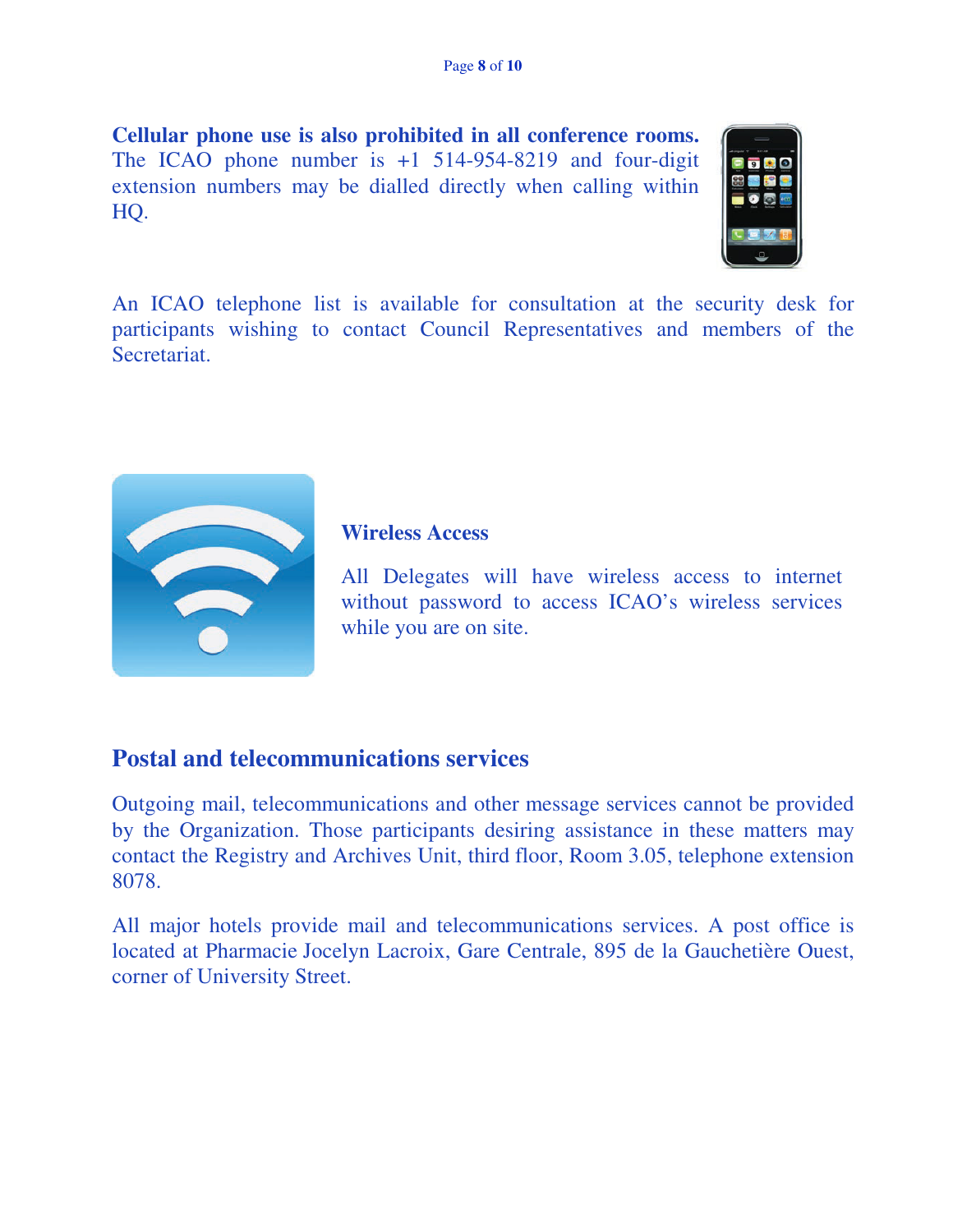# **Outside services**

#### **Banking facilities**

The following banks are conveniently located near ICAO Headquarters:

 National Bank of Canada 600 de la Gauchetière Ouest +1 514-394-4385

 Royal Bank of Canada 1 Place Ville-Marie +1 514-874-7222  *or*  800 Rue Du Square Victoria +1 514-874-2959

 Canadian Imperial Bank of Commerce (CIBC) 1155 René-Lévesque Ouest +1 514-876-2323

 TD Canada Trust 500 Saint-Jacques Ouest (corner of McGill) +1 514-289-0799

#### **Transportation to Pierre Elliot Trudeau Airport (Dorval)**

Special bus service from major downtown hotels is available from 0500 to 2300 hours. Arrangements can be made and prices obtained through the hotel management.

#### **City bus and Metro service**

The bus and Metro are operated as an integrated system within the city limits, and transfers may be made at designated points. Tickets may be purchased in advance at metro stations (not on the bus). All buses are the "pay-as-you-enter" type with the exact fare demanded (no change is given) or a ticket.

Route and fare information may be obtained by calling +1 514-STM-INFO (+1 514- 786-4636) or by consulting the website (www.stm.info).